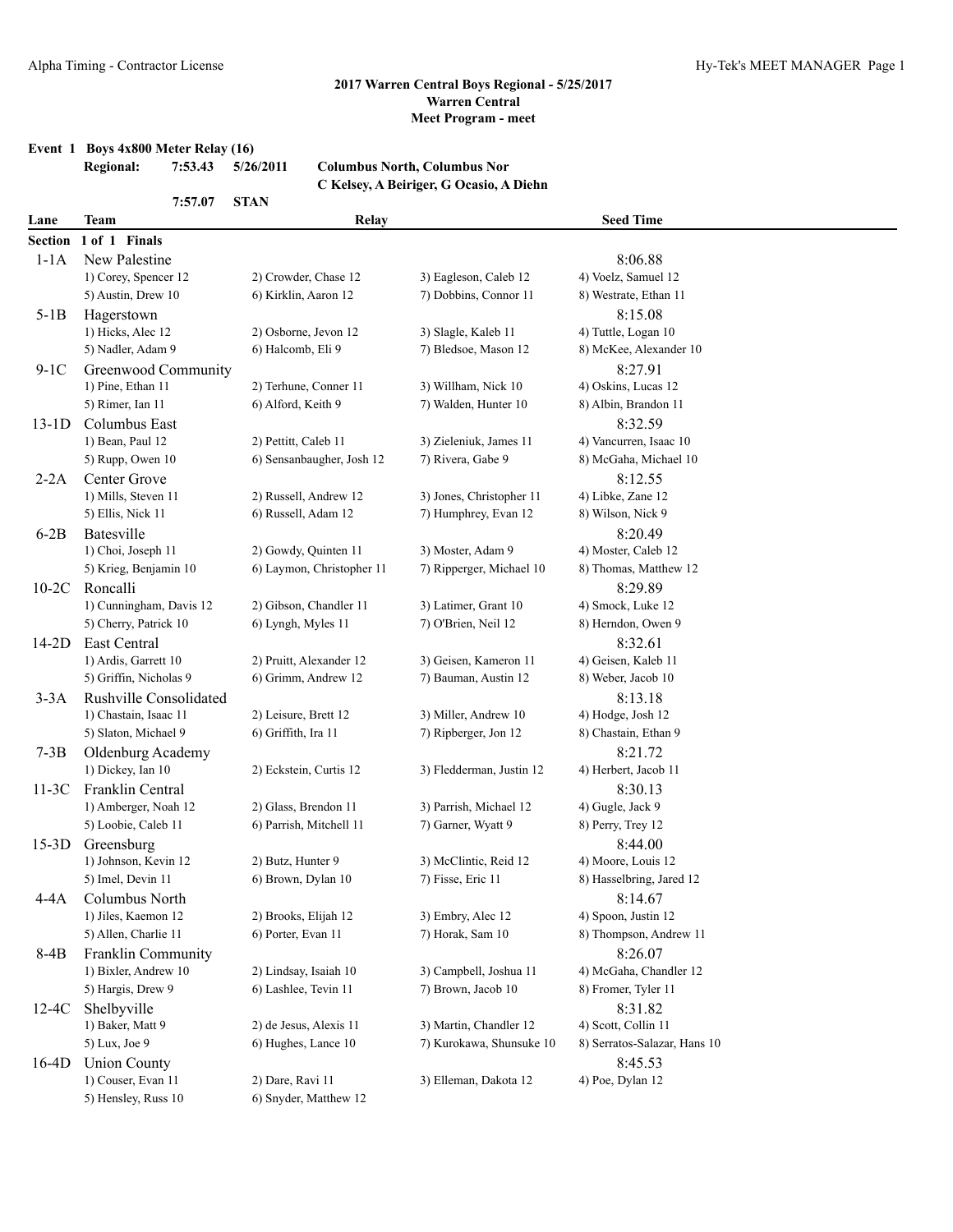# **Event 16 Boys Pole Vault (16)**<br>Regional: 15-09

|     | <b>Regional:</b><br>$15-09$ | 5/26/2011   |    | <b>Terry Batemon, Warren Centr</b> |                  |             |
|-----|-----------------------------|-------------|----|------------------------------------|------------------|-------------|
| Pos | 14-06.00<br>Name            | <b>STAN</b> |    | Year School                        | <b>Seed Mark</b> |             |
|     | Flight 1 of 1 Finals        |             |    |                                    |                  |             |
|     | Issacs, Jared               |             | 11 | Connersville                       | 10-06.00         |             |
| 2   | Kemp, Taylor                |             |    | <b>Rushville Consolidated</b>      | 11-06.00         |             |
| 3   | Hentz, Skylar               |             |    | Connersville                       | 12-00.00         |             |
| 4   | Ramsey, Byrce               |             |    | Franklin Central                   | 12-00.00         |             |
| 5   | Gaertner, Zach              |             | 12 | Whiteland Community                | 12-00.00         |             |
| 6   | Walsh, Conner               |             | 11 | Center Grove                       | 12-06.00         |             |
|     | Bedel, Nathan               |             | 12 | Batesville                         | 12-06.00         |             |
| 8   | Hollis, Tyler               |             | 12 | Warren Central                     | 12-06.00         |             |
| 9.  | Line, Nate                  |             | 10 | Center Grove                       | 12-06.00         |             |
| 10  | Strobel, Robert             |             | 12 | Batesville                         | 12-06.00         |             |
| 11  | Lee, Adam                   |             | 10 | Greenfield-Central                 | 13-06.00         |             |
| 12  | Utterback, Payton           |             | 12 | <b>Franklin Community</b>          | 13-06.00         |             |
| 13  | Euell, Jae                  |             | 10 | Shelbyville                        | 13-06.00         |             |
| 14  | Kleinhenz, Brigham          |             |    | Columbus North                     | 13-06.00         |             |
| 15  | Ballain, Jacob              |             | 12 | Whiteland Community                | 13-06.00         |             |
| 16  | Bertke, Mark                |             | 12 | East Central                       | 14-06.00         | <b>STAN</b> |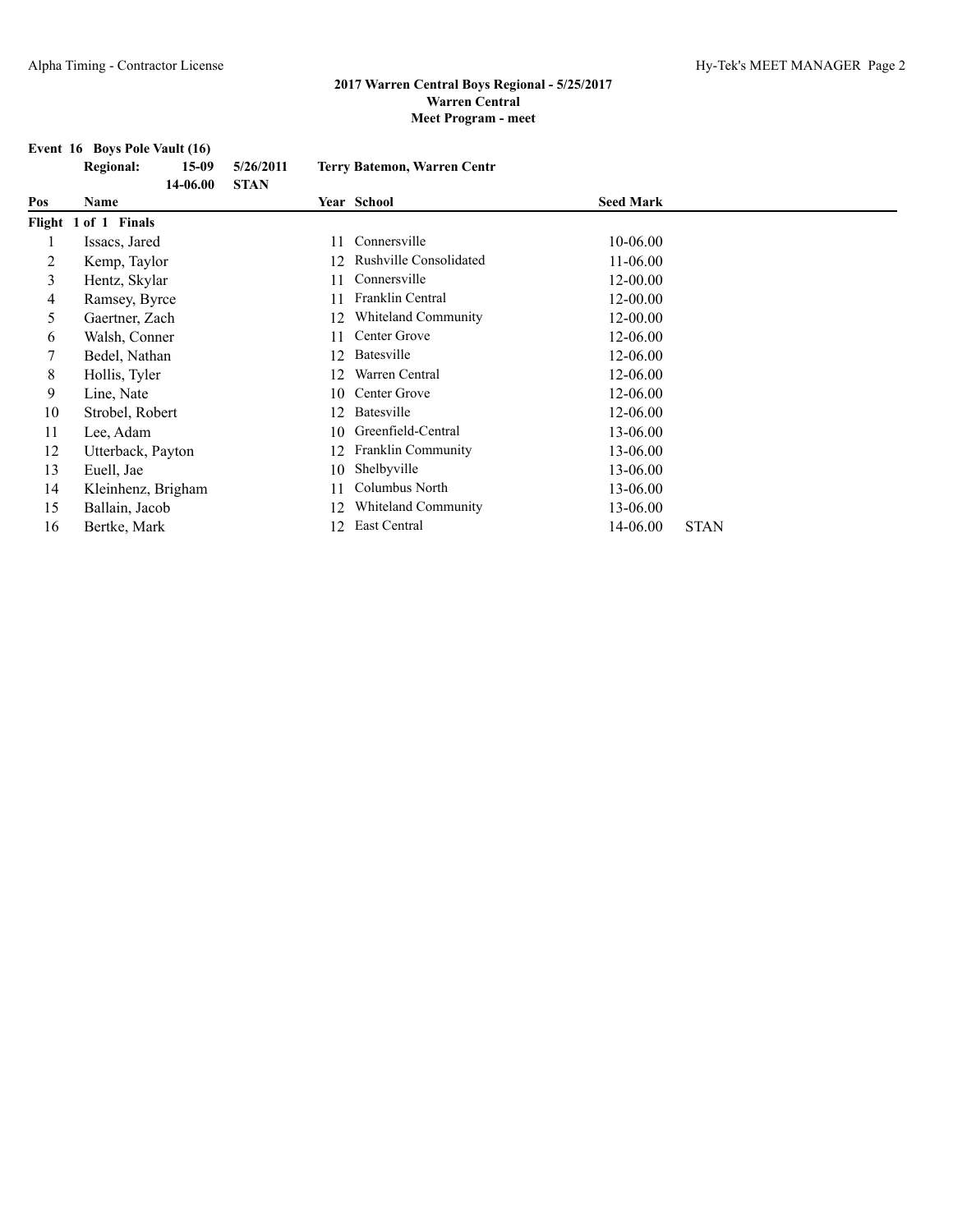## **Event 14 Boys Discus Throw (16) Top 9 to finals, 2 flights**

**Measure to the nearest lesser FULL INCH**

|     | <b>Regional:</b>     | 184-02 | 2012        |     | <b>Dyrek Chowning, Warren Central</b> |                  |             |
|-----|----------------------|--------|-------------|-----|---------------------------------------|------------------|-------------|
| Pos | Name                 | 158-04 | <b>STAN</b> |     | Year School                           | <b>Seed Mark</b> |             |
|     | Flight 1 of 1 Finals |        |             |     |                                       |                  |             |
| 1   | Griffith, Ira        |        |             | 11  | Rushville Consolidated                | 127-08           |             |
| 2   | Baumer, Jordan       |        |             | 12  | Hagerstown                            | 128-00           |             |
| 3   | Selm, Tyler          |        |             | 12  | <b>Franklin County</b>                | 131-09           |             |
| 4   | Patton, Jake         |        |             | 11  | Greenwood Community                   | 134-09           |             |
| 5   | Jillinai, Emeka      |        |             | 11  | Indianapolis Lutheran                 | 136-10           |             |
| 6   | Trotter, Pete        |        |             | 12  | Hauser                                | 138-00           |             |
| 7   | Adams, Keeton        |        |             | 12. | Hagerstown                            | 139-09           |             |
| 8   | Eldridge, Derrick    |        |             | 12  | <b>Rising Sun</b>                     | 142-05           |             |
| 9   | Abbott, Logan        |        |             | 11  | Columbus North                        | 143-07           |             |
| 10  | Clark, Jared         |        |             | 12  | Columbus East                         | 147-02           |             |
| 11  | Peelman, Eyan        |        |             |     | Lawrenceburg                          | 150-04           |             |
| 12  | Young, Nick          |        |             | 11  | Greenwood Community                   | 151-11           |             |
| 13  | Kendrick, Kendal     |        |             | 12  | Franklin Central                      | 152-02           |             |
| 14  | English, Will        |        |             | 12  | Roncalli                              | 155-06           |             |
| 15  | Maness, Noah         |        |             | 12  | <b>Indian Creek</b>                   | 159-04           | <b>STAN</b> |
| 16  | Emberton, Ryder      |        |             | 12  | Whiteland Community                   | 163-05           | <b>STAN</b> |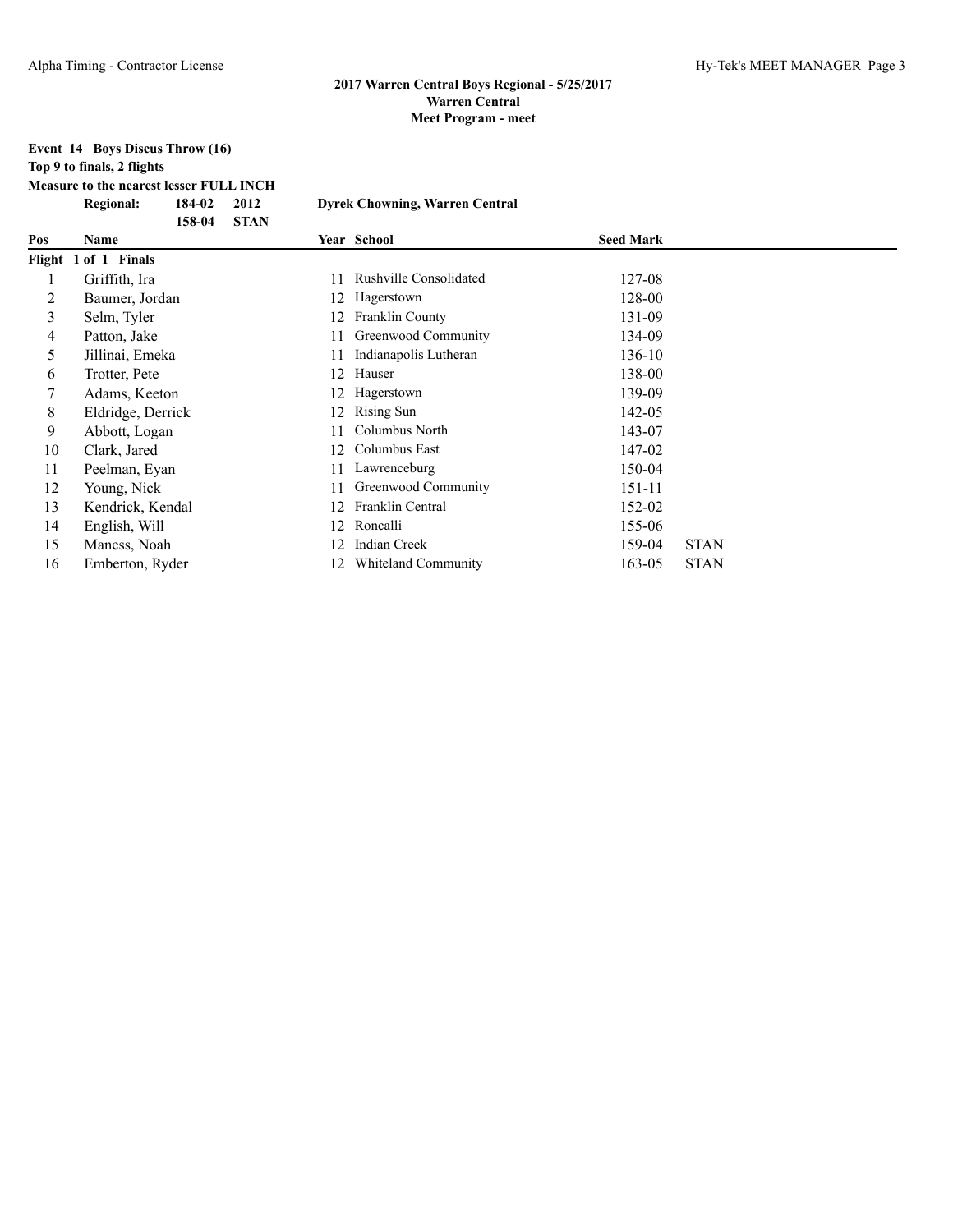#### **Event 13 Boys High Jump (24)**

|                | <b>Regional:</b>     | $6-11$      | 1992        | David Hurt, Shelbyville       |                  |             |  |
|----------------|----------------------|-------------|-------------|-------------------------------|------------------|-------------|--|
| Pos            | Name                 | $6 - 04.00$ | <b>STAN</b> | Year School                   | <b>Seed Mark</b> |             |  |
|                | Flight 1 of 1 Finals |             |             |                               |                  |             |  |
| 1              | Pokrzywinski, Zach   |             | 12          | Greensburg                    | 5-08.00          |             |  |
| $\overline{2}$ | Boor, Garrett        |             | 10          | Jac-Cen-Del                   | 5-08.00          |             |  |
| 3              | Benge, Nick          |             | 12          | <b>South Decatur</b>          | 5-08.00          |             |  |
| 4              | Studer, Malachi      |             | 9           | <b>East Central</b>           | $5 - 10.00$      |             |  |
| 5              | Drake, Drew          |             | 9           | Southwestern (Shelbyville)    | $5 - 10.00$      |             |  |
| 6              | Wells, Randy         |             | 9           | Warren Central                | 5-10.00          |             |  |
| 7              | Noe, Rufus           |             | 11          | <b>Rushville Consolidated</b> | $5 - 10.00$      |             |  |
| 8              | Craig, Caleb         |             | 11          | Cambridge City Lincoln        | $5 - 10.00$      |             |  |
| 9              | Mitchell, Cade       |             | 11          | Roncalli                      | $5 - 10.00$      |             |  |
| 10             | Farris, Davion       |             | 12          | Richmond                      | $5 - 10.00$      |             |  |
| 11             | Hausz, Gavin         |             | 11          | New Palestine                 | $5 - 10.00$      |             |  |
| 12             | Schonauer, Laine     |             | 10          | New Palestine                 | 5-10.00          |             |  |
| 13             | Jarman, Elliot       |             | 12          | Oldenburg Academy             | $5 - 10.00$      |             |  |
| 14             | Settlemyre, Ben      |             | 10          | Indianapolis Lutheran         | $5 - 10.00$      |             |  |
| 15             | Yarbrough, Corde     |             | 12          | Columbus East                 | $6 - 00.00$      |             |  |
| 16             | Keith, Jacob         |             | 10          | Center Grove                  | $6 - 00.00$      |             |  |
| 17             | Sullenberger, Mason  |             | 12          | Connersville                  | $6 - 00.00$      |             |  |
| 18             | Brown, Braden        |             | 11          | Greenfield-Central            | $6 - 02.00$      |             |  |
| 19             | Shackelford, Steffen |             | 12          | Southwestern (Shelbyville)    | $6 - 02.00$      |             |  |
| 20             | Martin, Chandler     |             | 12          | Shelbyville                   | $6 - 04.00$      | <b>STAN</b> |  |
| 21             | Euell, Jae           |             | 10          | Shelbyville                   | $6 - 04.00$      | <b>STAN</b> |  |
| 22             | Goines, Christian    |             | 12          | Center Grove                  | $6 - 04.00$      | <b>STAN</b> |  |
| 23             | Branam, Kaden        |             | 12          | Waldron                       | 6-07.00          | <b>STAN</b> |  |
| 24             | O'Neal, T.C.         |             | 12          | Columbus East                 | $6 - 07.00$      | <b>STAN</b> |  |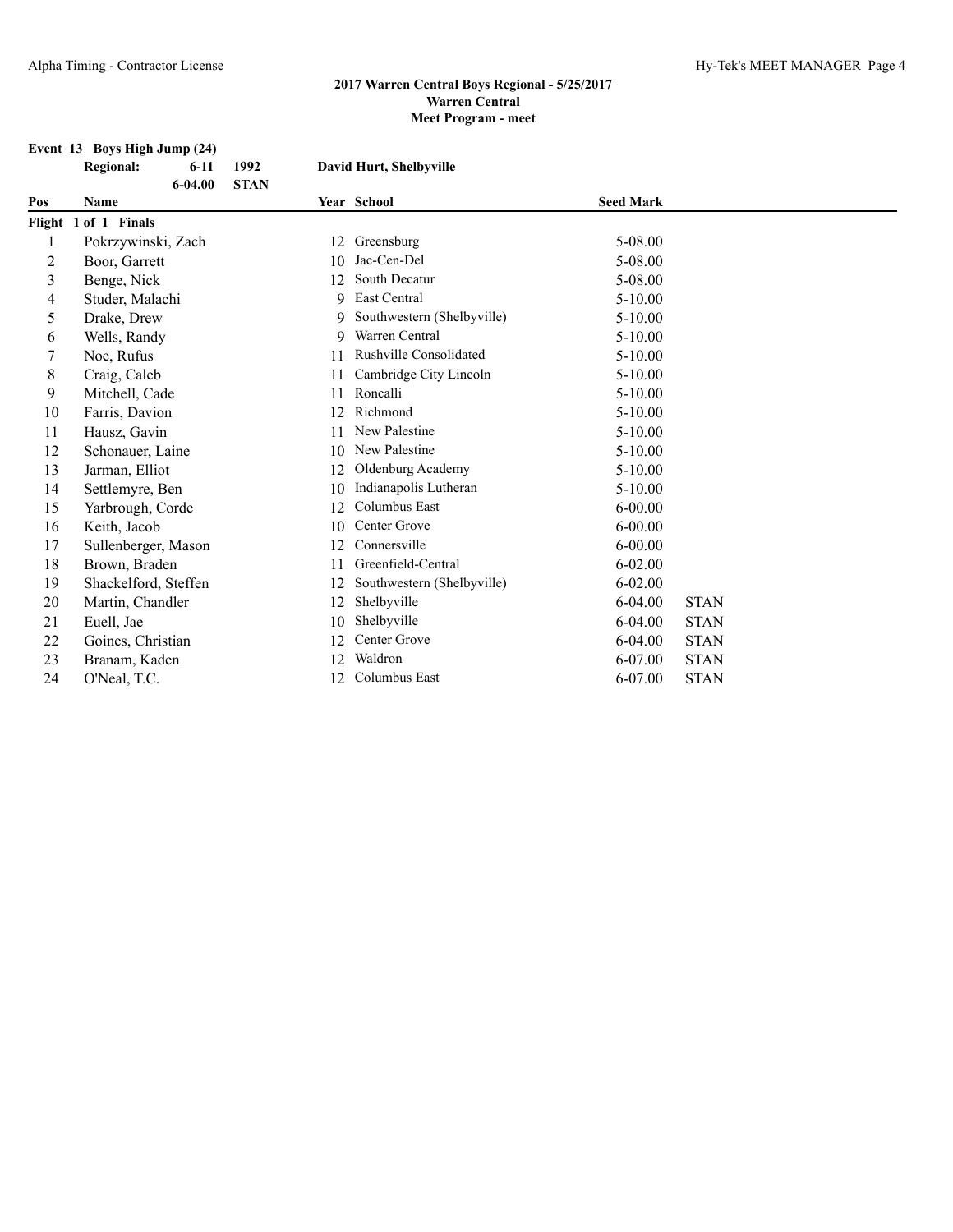| Event 12 Boys Long Jump (16) |
|------------------------------|
| Top 9 to finals, 2 flights   |

**Measure to the nearest lesser 1/4"**

|     | <b>Regional:</b>     | $23 - 06$ | 2004        |     | <b>Tyler Skelton, Center Grove</b> |                  |             |
|-----|----------------------|-----------|-------------|-----|------------------------------------|------------------|-------------|
| Pos | Name                 | 22-04.75  | <b>STAN</b> |     | Year School                        | <b>Seed Mark</b> |             |
|     | Flight 1 of 1 Finals |           |             |     |                                    |                  |             |
| 1   | McFee, Lucas         |           |             | 10  | Oldenburg Academy                  | 18-11.00         |             |
| 2   | Offill, Michael      |           |             | 12  | Milan                              | 19-07.25         |             |
| 3   | Deloney, Jerrell     |           |             |     | Richmond                           | 19-11.25         |             |
| 4   | Johnson, Chaz        |           |             |     | 10 Northeastern                    | 19-11.50         |             |
| 5   | Orschell, Mitchell   |           |             | 11. | Franklin County                    | 20-07.75         |             |
| 6   | Walden, Brady        |           |             | 12  | New Palestine                      | 21-03.00         |             |
| 7   | Roehling, Travis     |           |             | 12. | Center Grove                       | 21-04.50         |             |
| 8   | Brown, Braden        |           |             |     | Greenfield-Central                 | 21-05.00         |             |
| 9   | Wilson, Jacob        |           |             | 12. | <b>Rushville Consolidated</b>      | 21-05.25         |             |
| 10  | Bandy, Cortez        |           |             | 11  | Columbus North                     | 21-06.00         |             |
| 11  | Glenn, Brian         |           |             | 11  | Warren Central                     | 21-08.00         |             |
| 12  | Price, Elijah        |           |             |     | 9 Warren Central                   | 21-09.00         |             |
| 13  | Sedgwick, Sam        |           |             |     | 10 Roncalli                        | 21-09.00         |             |
| 14  | Schalk, Kyler        |           |             | 12. | <b>Triton Central</b>              | 21-09.00         |             |
| 15  | Burton, Mitchell     |           |             | 12. | Columbus North                     | 22-05.50         | <b>STAN</b> |
| 16  | O'Neal, T.C.         |           |             | 12. | Columbus East                      | 22-07.00         | <b>STAN</b> |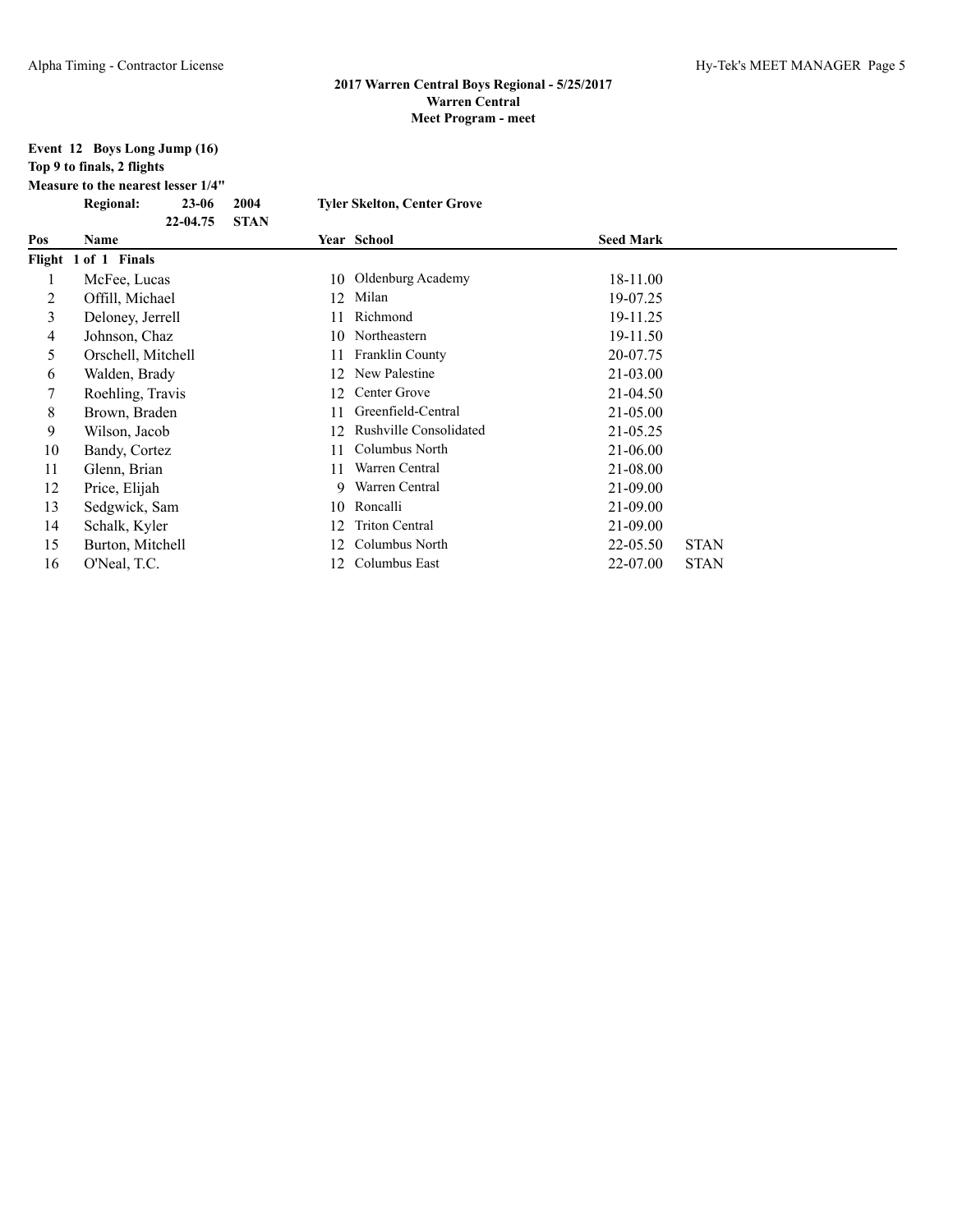### **Event 2 Boys 100 Meter Dash (16)**

**8 Advance: Top 2 Each Heat plus Next 5 Best Times**

**Regional: 10.63 2006 Devin Pipkin, Warren Central 11.05 STAN**

|      | 11.VJ                     | <b>DIAI</b> |                        |                  |             |
|------|---------------------------|-------------|------------------------|------------------|-------------|
| Lane | Name                      |             | Year School            | <b>Seed Time</b> |             |
|      | Heat 1 of 2 Preliminaries |             |                        |                  |             |
|      | Caldwell, Peyton          | 11          | Connersville           | 11.73            |             |
| 2    | Hunter, Damon             | 11          | Columbus North         | 11.45            |             |
| 3    | Bentley, Isaac            | 12          | <b>Union County</b>    | 11.28            |             |
| 4    | Markland, Kyle            |             | Franklin Central       | 11.11            |             |
| 5    | Sheard, Tyland            | 12          | Warren Central         | 10.87            | <b>STAN</b> |
| 6    | Burton, Mitchell          | 12.         | Columbus North         | 11.18            |             |
| 7    | Mitchell, Kolby           | 11          | Columbus East          | 11.31            |             |
| 8    | McCoy, Titus              | 12          | Center Grove           | 11.47            |             |
|      | Heat 2 of 2 Preliminaries |             |                        |                  |             |
|      | Phillips, Preston         | 11          | Whiteland Community    | 11.51            |             |
| 2    | Ward, Seth                | 11          | East Central           | 11.44            |             |
| 3    | Ford, Duron               | 12          | New Palestine          | 11.28            |             |
| 4    | Orschell, Mitchell        | 11          | <b>Franklin County</b> | 11.06            |             |
| 5    | Mason, Grant              | 12          | Center Grove           | 10.96            | <b>STAN</b> |
| 6    | Jackson, George           | 11          | Warren Central         | 11.26            |             |
| 7    | Carr, Bret                | 10          | Lawrenceburg           | 11.38            |             |
| 8    | Sanders, Ron              | 11          | Richmond               | 11.49            |             |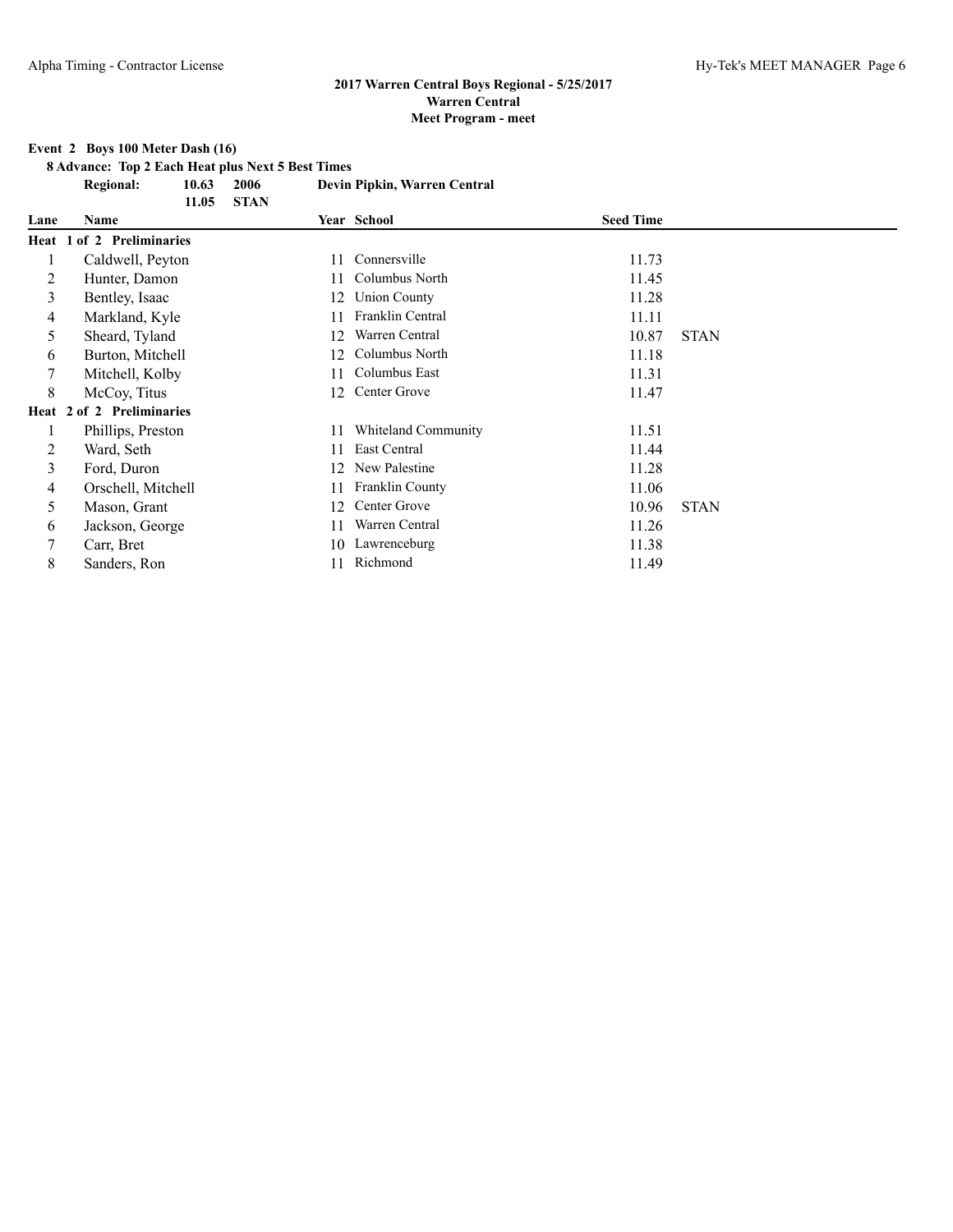### **Event 3 Boys 110 Meter Hurdles (16)**

**8 Advance: Top 2 Each Heat plus Next 5 Best Times**

**Regional: 14.01 2013 Justin Veteto, Center Grove 14.87 STAN**

|      | 14.87<br>51AN             |     |                               |                  |             |
|------|---------------------------|-----|-------------------------------|------------------|-------------|
| Lane | Name                      |     | Year School                   | <b>Seed Time</b> |             |
|      | Heat 1 of 2 Preliminaries |     |                               |                  |             |
|      | Sheehan, Ike              | 12. | <b>Rushville Consolidated</b> | 16.04            |             |
| 2    | Goines, Christian         | 12. | Center Grove                  | 15.64            |             |
| 3    | Patton, Nick              | 10  | Greenwood Community           | 15.37            |             |
| 4    | Perry, Triston            | 12  | Columbus North                | 14.90            |             |
| 5    | Baryoh, Moses             | 12  | Warren Central                | 14.51            | <b>STAN</b> |
| 6    | Wagner, Garrett           | 11  | <b>Batesville</b>             | 15.02            |             |
| 7    | Metz, Brylar              | 9   | Whiteland Community           | 15.46            |             |
| 8    | Beasley, Justin           | 11  | <b>Union County</b>           | 15.71            |             |
|      | Heat 2 of 2 Preliminaries |     |                               |                  |             |
|      | Reed, Jared               | 11  | New Palestine                 | 15.91            |             |
| 2    | Hilbert, Bryant           | 12  | Cambridge City Lincoln        | 15.62            |             |
| 3    | Paris, Mason              | 11  | Lawrenceburg                  | 15.31            |             |
| 4    | Wilkins, Raekwon          | 12  | Franklin Central              | 14.88            |             |
| 5    | Byrdsong, Bryce           | 12  | Warren Central                | 14.53            | <b>STAN</b> |
| 6    | Quarles, Malachi          | 10  | Franklin Central              | 15.06            |             |
|      | Plahitko, Nicholas        | 11  | Roncalli                      | 15.60            |             |
| 8    | Moorman, Nicholas         |     | 12 Oldenburg Academy          | 15.88            |             |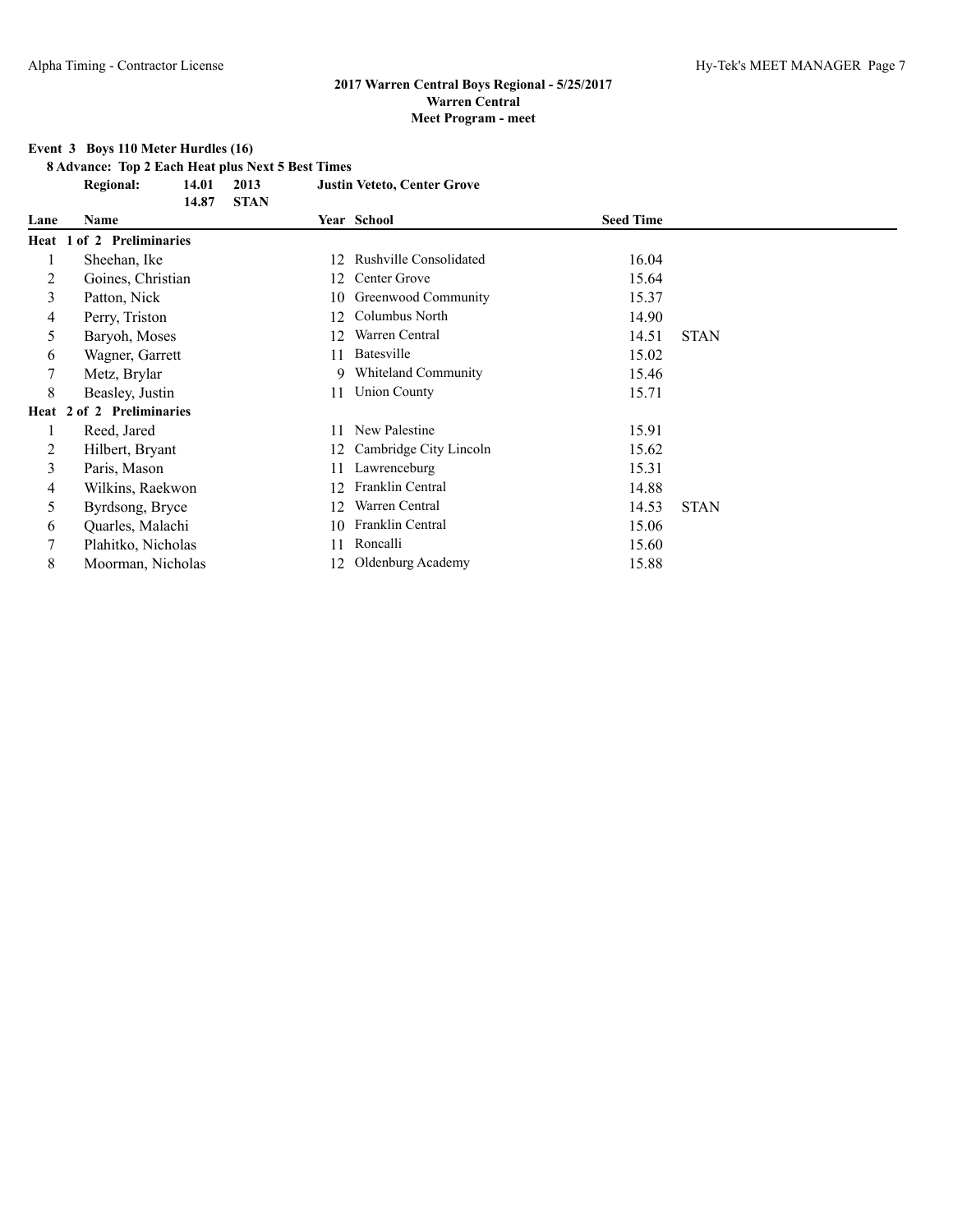### **Event 4 Boys 200 Meter Dash (15)**

**8 Advance: Top 2 Each Heat plus Next 5 Best Times**

**Regional: 21.64 5/26/2011 Nick Stoner, Center Grove**

|      | 22.22                     | <b>STAN</b> |                               |                  |             |
|------|---------------------------|-------------|-------------------------------|------------------|-------------|
| Lane | Name                      |             | Year School                   | <b>Seed Time</b> |             |
|      | Heat 1 of 2 Preliminaries |             |                               |                  |             |
|      | Dunaway, Dylan            |             | 10 Union County               | 24.25            |             |
| 2    | Ward, Seth                | 11.         | East Central                  | 23.51            |             |
| 3    | Carr, Bret                | 10          | Lawrenceburg                  | 22.99            |             |
| 4    | Hodge, Jordan             | 10          | Warren Central                | 22.05            | <b>STAN</b> |
| 5    | Markland, Kyle            | 11.         | Franklin Central              | 22.79            |             |
| 6    | Orschell, Mitchell        | 11          | <b>Franklin County</b>        | 22.93            |             |
|      | Yurack, Gunner            | 12          | <b>Rushville Consolidated</b> | 23.10            |             |
| 8    | Bentley, Isaac            | 12          | <b>Union County</b>           | 23.52            |             |
|      | Heat 2 of 2 Preliminaries |             |                               |                  |             |
|      | Pantoja, Willy            | 12          | East Central                  | 23.87            |             |
| 2    | Kist, Aaron               | 12          | <b>Franklin County</b>        | 23.42            |             |
| 3    | Matheson, Gavin           | 10          | Center Grove                  | 22.95            |             |
| 4    | Mason, Grant              | 12          | Center Grove                  | 22.15            | <b>STAN</b> |
| 5    | Glenn, Brian              | 11          | Warren Central                | 22.54            |             |
| 6    | Ballinger, Walter         | 12          | Beech Grove                   | 22.94            |             |
| 7    | Bandy, Cortez             | 11          | Columbus North                | 23.28            |             |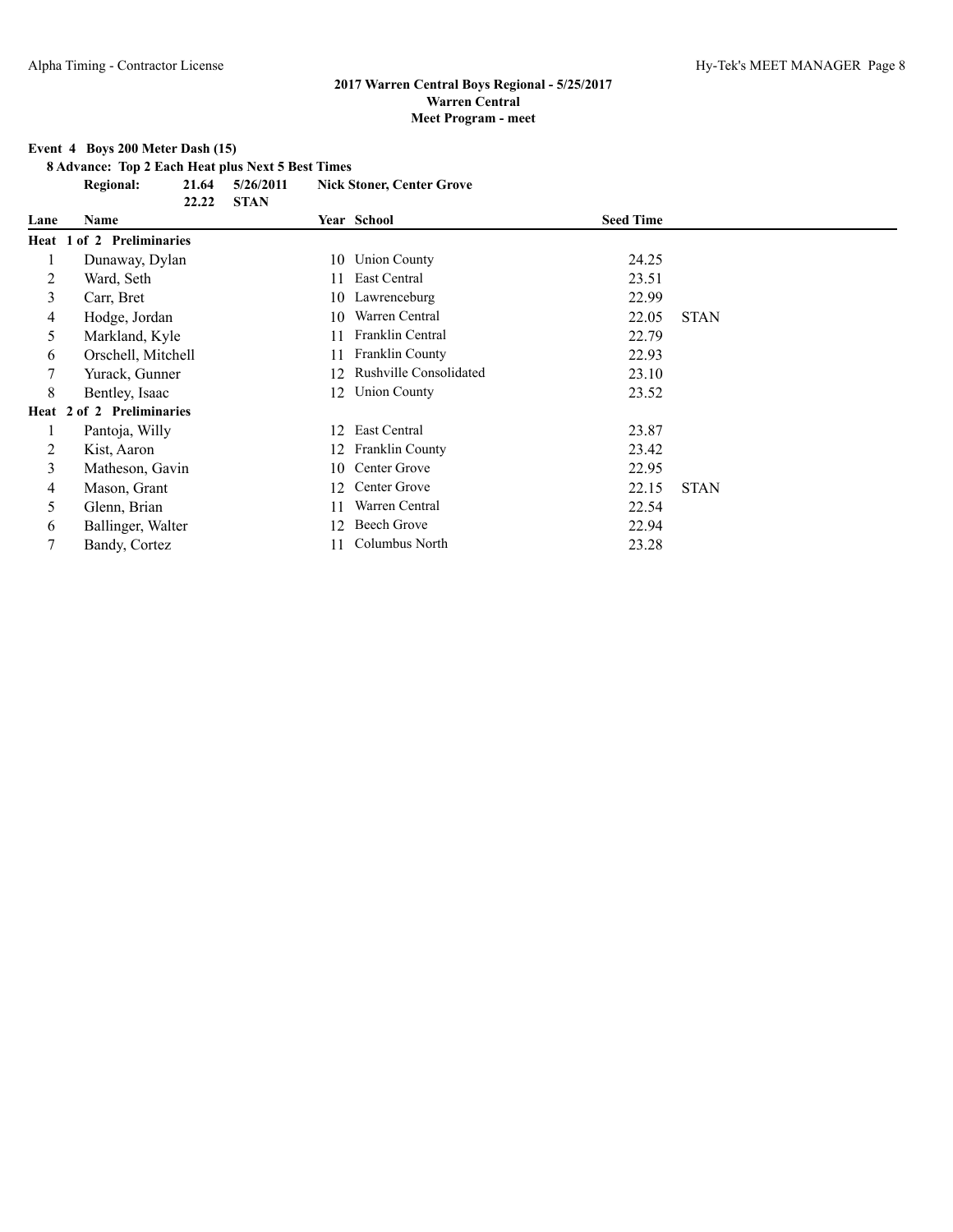# **Event 5 Boys 1600 Meter Run (16)**<br>Regional: 4:13.63 2007

|                | <b>Regional:</b>   | 4:13.63<br>4:17.75 | 2007<br><b>STAN</b> |    | De'Sean Turner, Warren Central |                  |  |
|----------------|--------------------|--------------------|---------------------|----|--------------------------------|------------------|--|
| Lane           | Name               |                    |                     |    | Year School                    | <b>Seed Time</b> |  |
| <b>Section</b> | 1 of 1 Finals      |                    |                     |    |                                |                  |  |
|                | Bledsoe, Mason     |                    |                     | 12 | Hagerstown                     | 4:34.99          |  |
| 2              | Tilton, Logan      |                    |                     | 12 | Richmond                       | 4:35.52          |  |
| 3              | Pine, Ethan        |                    |                     | 11 | Greenwood Community            | 4:22.83          |  |
| 4              | Yeend, Nick        |                    |                     | 12 | Southwestern (Shelbyville)     | 4:26.61          |  |
| 5              | Eagleson, Caleb    |                    |                     | 12 | New Palestine                  | 4:30.70          |  |
| 6              | Bean, Paul         |                    |                     | 12 | Columbus East                  | 4:34.49          |  |
| 7              | Crowder, Chase     |                    |                     | 12 | New Palestine                  | 4:37.04          |  |
| 8              | Horak, Sam         |                    |                     | 10 | Columbus North                 | 4:37.90          |  |
| 9              | O'Brien, Neil      |                    |                     | 12 | Roncalli                       | 4:38.55          |  |
| 10             | Miller, Andrew     |                    |                     | 10 | <b>Rushville Consolidated</b>  | 4:39.14          |  |
| 11             | Bowman, Sean       |                    |                     | 12 | <b>Indian Creek</b>            | 4:39.27          |  |
| 12             | Wilson, Nick       |                    |                     | 9  | Center Grove                   | 4:40.91          |  |
| 13             | Clegg, Andrew      |                    |                     | 12 | Indianapolis Scecina Memoria   | 4:42.11          |  |
| 14             | Moster, Caleb      |                    |                     | 12 | Batesville                     | 4:44.54          |  |
| 15             | Myers, Joshua      |                    |                     | 9  | Oldenburg Academy              | 4:48.74          |  |
| 16             | Ripperger, Michael |                    |                     | 10 | Batesville                     | 4:50.10          |  |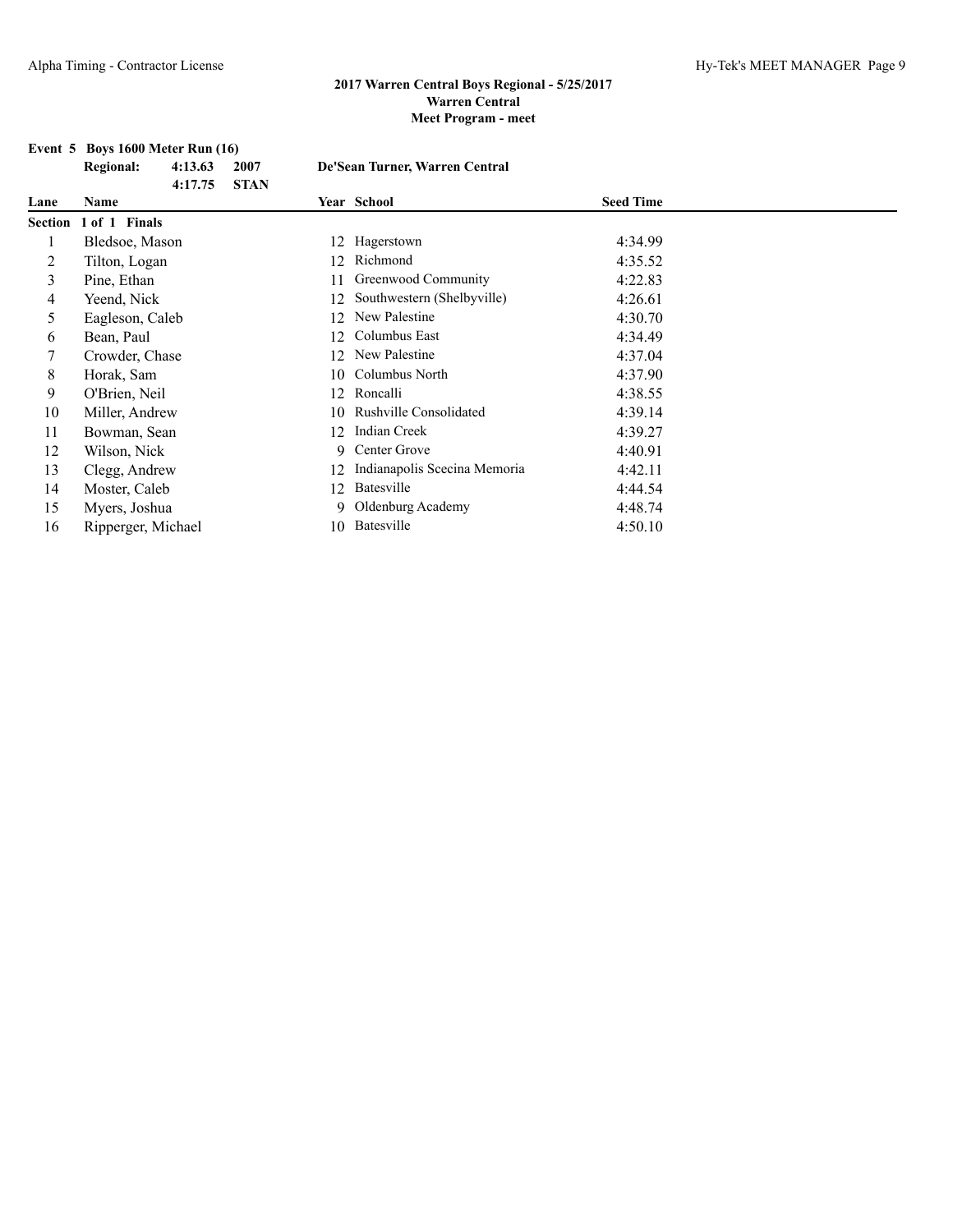### **Event 6 Boys 4x100 Meter Relay (16) Regional: 41.93**

**42.59 STAN**

| .<br>5/26/2016 | Franklin Central, Franklin Cen           |
|----------------|------------------------------------------|
|                | A DeRidder, K Idele, T Padgett, R Ritter |
| <b>STAN</b>    |                                          |

| Lane           | <b>Team</b>                  | Relay                   |                          | <b>Seed Time</b>             |  |
|----------------|------------------------------|-------------------------|--------------------------|------------------------------|--|
|                | Section 1 of 2 Finals        |                         |                          |                              |  |
| 1              | <b>Whiteland Community</b>   |                         |                          | 45.63                        |  |
|                | 1) Parson, Lance 11          | 2) Perry, Jake 10       | 3) Phillips, Preston 11  | 4) Schuster, Chad 12         |  |
|                | 5) Luechtefeld, Matthew 11   | 6) Parks, Levi 12       | 7) Prine, Brandon 11     | 8) Brock, Joey 10            |  |
| $\overline{c}$ | Batesville                   |                         |                          | 45.53                        |  |
|                | 1) Thomas, Christopher 11    | 2) Meyer, Peyton 12     | 3) Koester, Gavin 11     | 4) Kurtz, Jonathan 12        |  |
|                | 5) Lipinski, Henry 11        | 6) Gartenman, Trevor 12 | 7) Strobel, Robert 12    | 8) Bedel, Adam 10            |  |
| 3              | Indianapolis Scecina Memoria |                         |                          | 45.47                        |  |
|                | 1) Aaron, Mark 9             | 2) Brown, Makylin 11    | 3) Brown, Manuel 10      | 4) Woods, Tyishaun 9         |  |
|                | 5) Edwards, Marquis 9        | 6) Miles, Jordan 9      | 7) Oskins, Satchel 12    | 8) Barnes, Jaidon 9          |  |
| $\overline{4}$ | East Central                 |                         |                          | 44.66                        |  |
|                | 1) Bertke, Mark 12           | 2) Pantoja, Willy 12    | 3) Ward, Seth 11         | 4) Lintz, Devin 10           |  |
|                | 5) Moster, Keegan 11         | 6) Donawerth, Devon 9   | 7) Toney, Paul 10        | 8) Fox, Daniel 10            |  |
| 5              | Franklin County              |                         |                          | 45.06                        |  |
|                | 1) Mozena, Travis 11         | 2) Deaton, Thomas 12    | 3) Orschell, Mitchell 11 | 4) Kist, Aaron 12            |  |
|                | 5) Lake, Quinton 12          | 6) Mohr, Adam 10        | 7) Alvarez, Rico 12      | 8) Derenski, Josh 11         |  |
|                |                              |                         |                          |                              |  |
| 6              | Richmond<br>1) Sagna, Sid 11 | 2) Sanders, Ron 11      | 3) Stanley, Jermayne 10  | 45.35<br>4) Taylor, Jewell 9 |  |
|                | 5) Claiborne, Jawuan 12      | 6) Deloney, Jerrell 11  | 7) Farris, Davion 12     |                              |  |
|                |                              |                         |                          | 8) Powell, Cory 12           |  |
| 7              | <b>Union County</b>          |                         |                          | 45.57                        |  |
|                | 1) Beasley, Justin 11        | 2) Bentley, Isaac 12    | 3) Hensley, Ryan 10      | 4) Lewellen, Dakota 12       |  |
|                | 5) Dunaway, Dylan 10         | 6) Miller, Justin 10    | 7) Robinson, Ian 9       |                              |  |
| 8              | Greenwood Community          |                         |                          | 45.87                        |  |
|                | 1) Socks, William 11         | 2) Gallman, Seth 11     | 3) Patton, Nick 10       | 4) Meyers, RJ 11             |  |
|                | 5) Rogers, Kyle 10           | 6) Compton, Noah 11     | 7) Stout, Connor 12      | 8) VanDyke, Justin 11        |  |
|                | Section 2 of 2 Finals        |                         |                          |                              |  |
| 1              | New Palestine                |                         |                          | 44.30                        |  |
|                | 1) Brickens, Adam 12         | 2) Jenkins, Colby 10    | 3) Ford, Duron 12        | 4) Walden, Brady 12          |  |
|                | 5) Ely, Luke 10              | 6) Large, Gunner 12     | 7) Schonauer, Laine 10   | 8) Faubion, C.J. 10          |  |
| $\overline{c}$ | Columbus East                |                         |                          | 43.90                        |  |
|                | 1) O'Neal, T.C. 12           | 2) Wilson, Cam 12       | 3) Hogan, Jamon 11       | 4) Mitchell, Kolby 11        |  |
|                | 5) O'Connor, Zach 11         | 6) Gesick, Jake 11      | 7) Summa, Ethan 11       | 8) Greiwe, Lance 9           |  |
| 3              | Rushville Consolidated       |                         |                          | 43.78                        |  |
|                | 1) Valentine, Trevor 11      | 2) Wilson, Jacob 12     | 3) Yager, Keith 12       | 4) Yurack, Gunner 12         |  |
|                | 5) Cain, Trey 10             | 6) Gerrian, Austen 9    | 7) Kemp, Taylor 12       | 8) Noe, Rufus 11             |  |
| 4              | Warren Central               |                         |                          | <b>STAN</b><br>42.18         |  |
|                | 1) Glenn, Brian 11           | 2) Hodge, Jordan 10     | 3) Sheard, Tyland 12     | 4) Jackson, George 11        |  |
|                | 5) McCauley, Heru 11         | 6) Price, Elijah 9      | 7) Evans, Roosevelt 12   | 8) Tutsie, Michael 12        |  |
| 5              | Columbus North               |                         |                          | 42.59<br><b>STAN</b>         |  |
|                | 1) Bandy, Cortez 11          | 2) Hunter, Damon 11     | 3) Flemmons, Jaylen 11   | 4) Burton, Mitchell 12       |  |
|                | 5) Jolley, Daveed 9          | 6) Perry, Triston 12    |                          |                              |  |
| 6              | Center Grove                 |                         |                          | 42.70                        |  |
|                | 1) Matheson, Gavin 10        | 2) Hohlt, Trevor 12     | 3) McCoy, Titus 12       | 4) Mason, Grant 12           |  |
|                | 5) Boyer, Tyler 12           | 6) Hohlt, Sam 10        | 7) Yeast, Russ 12        |                              |  |
| $\tau$         | Franklin Central             |                         |                          | 44.08                        |  |
|                | 1) Crowel, Wyatt 11          | 2) Markland, Kyle 11    | 3) Magee, Luke 11        | 4) McIntosh, Austin 11       |  |
|                | 5) Hines, Dontez 12          | 6) Hodge, Matteo 9      | 7) Quarles, Malachi 10   | 8) Wilkins, Raekwon 12       |  |
| 8              | Roncalli                     |                         |                          | 44.50                        |  |
|                | 1) Dill, Michael 11          | 2) Swiezy, Tyler 12     | 3) Morgan, Cade 11       | 4) Johnson, Nick 10          |  |
|                | 5) Sedgwick, Sam 10          | 6) Otley, Michael 12    | 7) White, Brandon 10     |                              |  |
|                |                              |                         |                          |                              |  |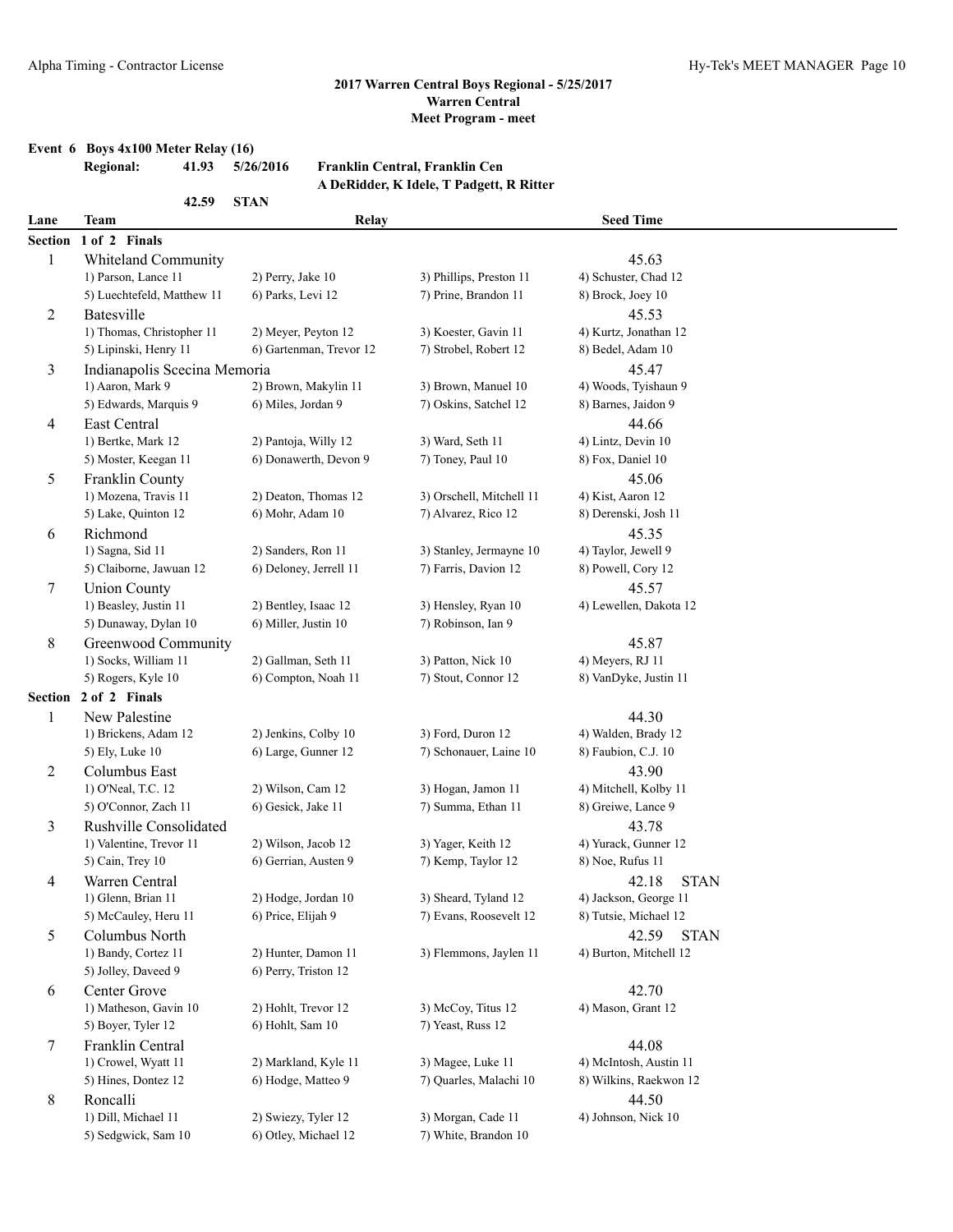# **Event 7 Boys 400 Meter Dash (16)**<br>Regional: 47.74 5/26/2011

|         | <b>Regional:</b>      | 47.74 | 5/26/2011   |     | <b>Chris Giesting, Batesville</b> |                  |  |
|---------|-----------------------|-------|-------------|-----|-----------------------------------|------------------|--|
| Lane    | Name                  | 49.49 | <b>STAN</b> |     | Year School                       | <b>Seed Time</b> |  |
|         | Section 1 of 2 Finals |       |             |     |                                   |                  |  |
|         | Cowins, Dylan         |       |             | 12  | South Decatur                     | 53.75            |  |
| 2       | Cox, Dylan            |       |             | 10  | Connersville                      | 53.14            |  |
| 3       | Klusman, Colin        |       |             | 12  | <b>Franklin County</b>            | 53.14            |  |
| 4       | Corey, Spencer        |       |             | 12  | New Palestine                     | 51.90            |  |
| 5       | Ramsey, Tyler         |       |             | 12  | Beech Grove                       | 51.94            |  |
| 6       | Nixon, Joshua         |       |             | 12  | <b>Union County</b>               | 53.07            |  |
| 7       | Nuzzi, Hunter         |       |             | 12  | Tri                               | 53.49            |  |
| 8       | Yorn, Ian             |       |             | 11  | Batesville                        | 54.09            |  |
| Section | 2 of 2 Finals         |       |             |     |                                   |                  |  |
|         | Fromer, Tyler         |       |             | 11  | Franklin Community                | 51.34            |  |
| 2       | Bontrager, Logan      |       |             | 12  | Center Grove                      | 50.90            |  |
| 3       | Flemmons, Jaylen      |       |             | 11  | Columbus North                    | 50.86            |  |
| 4       | Fleener, Matt         |       |             | 11  | Center Grove                      | 50.29            |  |
| 5       | Jones, Dallace        |       |             | 12  | Warren Central                    | 50.57            |  |
| 6       | Andrews, Jalen        |       |             | 12  | Warren Central                    | 50.82            |  |
| 7       | Otley, Gabe           |       |             | 12  | Roncalli                          | 50.98            |  |
| 8       | O'Neal, T.C.          |       |             | 12. | Columbus East                     | 51.87            |  |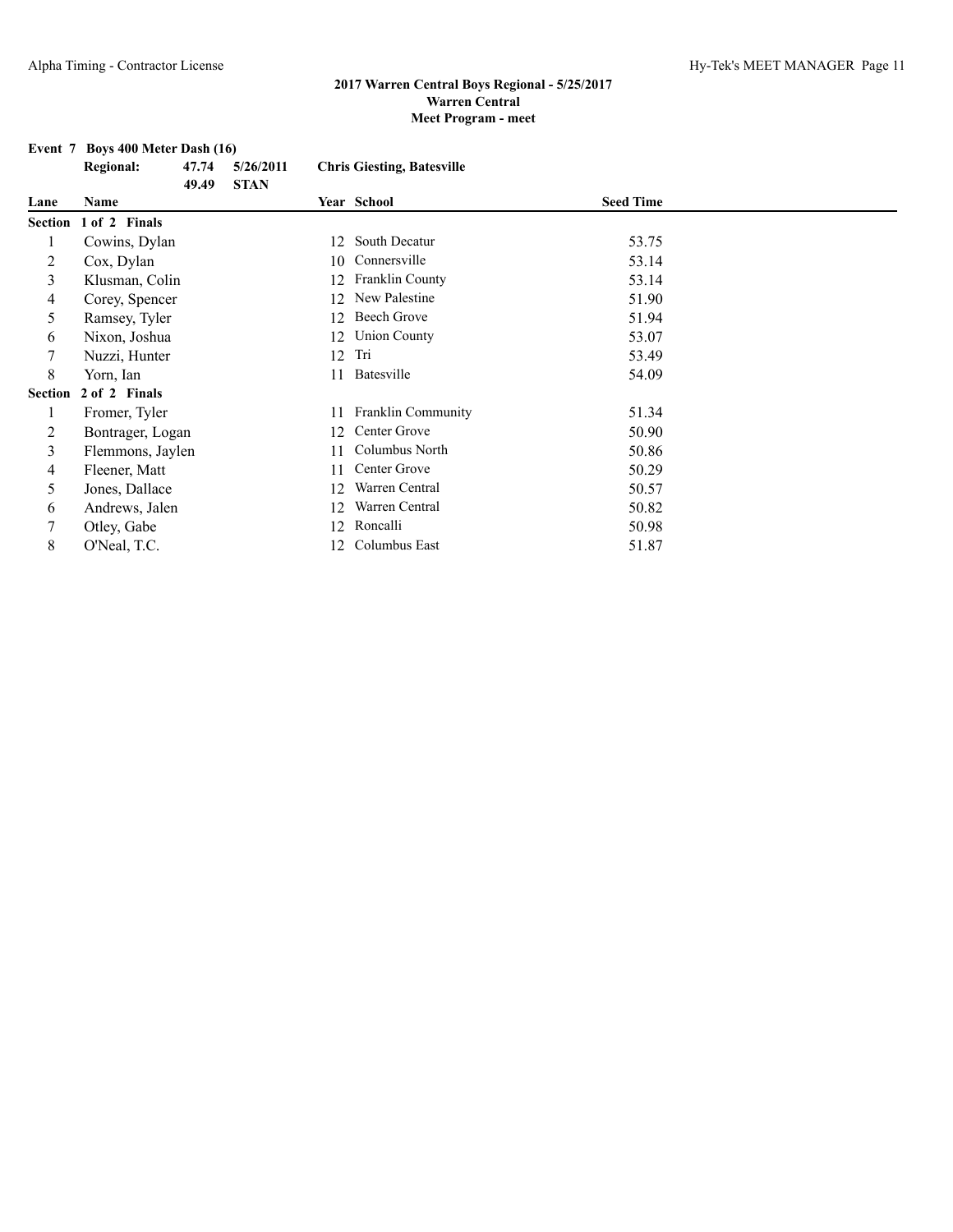# **Event 8 Boys 300 Meter Hurdles (16)**<br>Regional: 37.23 2008

|         | <b>Regional:</b>      | 37.23<br>38.95 | 2008<br><b>STAN</b> | D'Jaun Richardson, Warren Central |                               |                  |             |
|---------|-----------------------|----------------|---------------------|-----------------------------------|-------------------------------|------------------|-------------|
| Lane    | <b>Name</b>           |                |                     |                                   | Year School                   | <b>Seed Time</b> |             |
|         | Section 1 of 2 Finals |                |                     |                                   |                               |                  |             |
|         | Hilbert, Bryant       |                |                     | 12                                | Cambridge City Lincoln        | 42.26            |             |
| 2       | Moster, Keegan        |                |                     | 11                                | East Central                  | 42.15            |             |
| 3       | Malott, Brandon       |                |                     | 12                                | South Decatur                 | 42.02            |             |
| 4       | Robinson, Holden      |                |                     | 10                                | Hagerstown                    | 41.09            |             |
| 5       | Riggles, Nick         |                |                     | 11                                | <b>Franklin Community</b>     | 41.76            |             |
| 6       | Herron, Collin        |                |                     | 11                                | Connersville                  | 41.99            |             |
|         | Metz, Brylar          |                |                     | 9.                                | Whiteland Community           | 42.22            |             |
| 8       | Johnson, Justin       |                |                     | 11                                | Greenwood Community           | 42.37            |             |
| Section | 2 of 2 Finals         |                |                     |                                   |                               |                  |             |
|         | Sheehan, Ike          |                |                     | 12                                | <b>Rushville Consolidated</b> | 40.74            |             |
| 2       | Perry, Triston        |                |                     | 12                                | Columbus North                | 40.08            |             |
| 3       | Byrdsong, Bryce       |                |                     | 12                                | Warren Central                | 40.01            |             |
| 4       | Hohlt, Trevor         |                |                     | 12                                | Center Grove                  | 38.49            | <b>STAN</b> |
| 5       | Wagner, Garrett       |                |                     | 11                                | Batesville                    | 38.94            | <b>STAN</b> |
| 6       | Tutsie, Michael       |                |                     | 12                                | Warren Central                | 39.58            |             |
|         | Hohlt, Sam            |                |                     | 10                                | Center Grove                  | 40.36            |             |
| 8       | Quarles, Malachi      |                |                     | 10                                | Franklin Central              | 40.96            |             |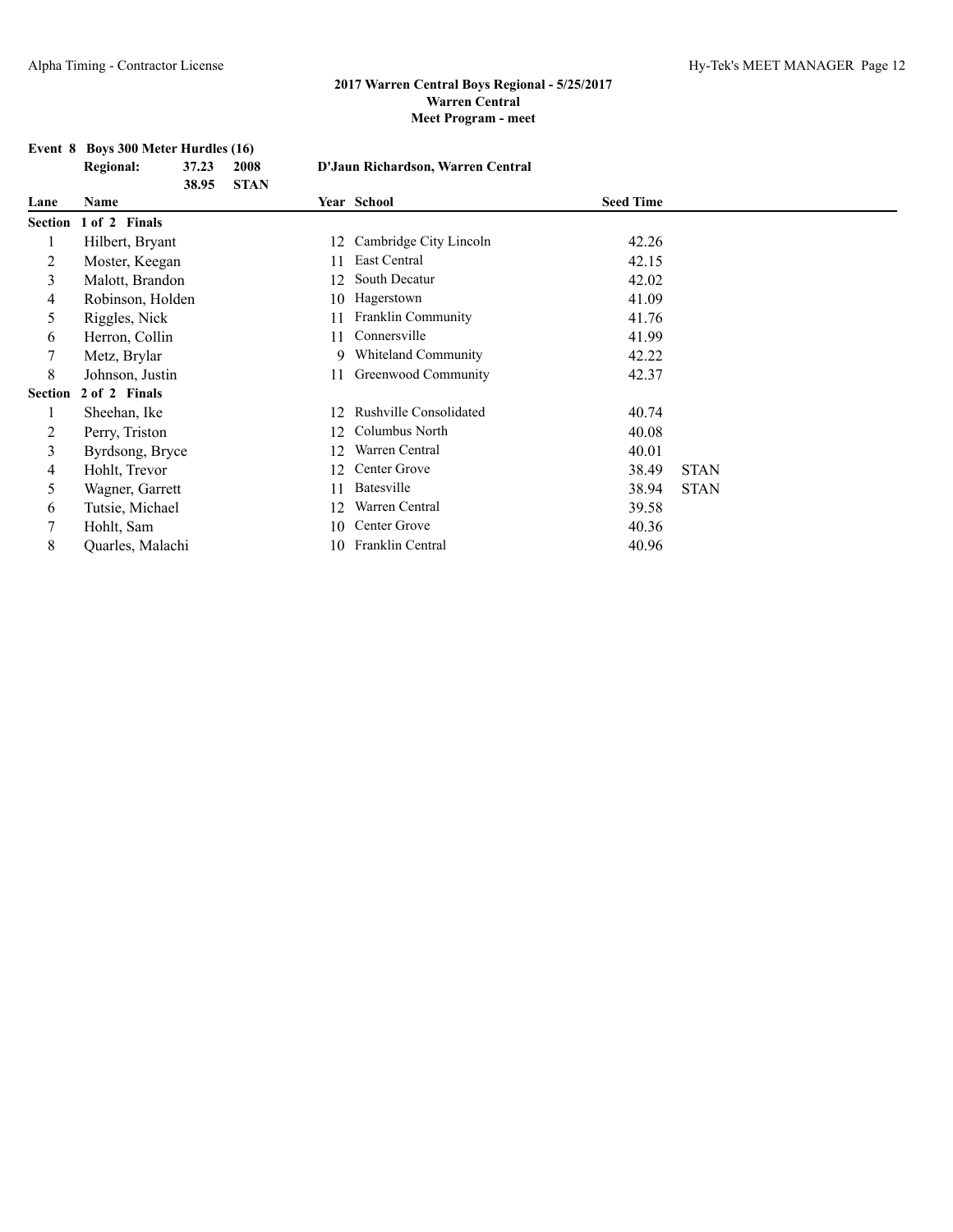#### **Event 9 Boys 800 Meter Run (16)**

|         | <b>Regional:</b>      | 1:51.81 | 2014        |    | Daniel Kuhn, Shelbyville      |                  |
|---------|-----------------------|---------|-------------|----|-------------------------------|------------------|
|         |                       | 1:55.88 | <b>STAN</b> |    |                               |                  |
| Lane    | Name                  |         |             |    | Year School                   | <b>Seed Time</b> |
|         | Section 1 of 1 Finals |         |             |    |                               |                  |
| $1-1A$  | Voelz, Samuel         |         |             | 12 | New Palestine                 | 1:57.60          |
| $5-1B$  | Libke, Zane           |         |             | 12 | Center Grove                  | 2:01.44          |
| $9-1C$  | Moster, Caleb         |         |             | 12 | Batesville                    | 2:02.28          |
| $13-1D$ | Pratt, Benjamin       |         |             | 10 | Warren Central                | 2:04.99          |
| $2-2A$  | McGaha, Chandler      |         |             | 12 | <b>Franklin Community</b>     | 1:57.73          |
| $6-2B$  | Hodge, Josh           |         |             | 12 | <b>Rushville Consolidated</b> | 2:01.75          |
| $10-2C$ | Jones, Christopher    |         |             | 11 | Center Grove                  | 2:02.66          |
| 14-2D   | Butz, Hunter          |         |             | 9. | Greensburg                    | 2:05.67          |
| $3-3A$  | Tuttle, Logan         |         |             | 10 | Hagerstown                    | 2:00.10          |
| $7-3B$  | Lyngh, Myles          |         |             | 11 | Roncalli                      | 2:01.88          |
| $11-3C$ | Schroeder, Gregory    |         |             | 12 | Oldenburg Academy             | 2:03.60          |
| $15-3D$ | Ryan, David           |         |             | 11 | <b>Whiteland Community</b>    | 2:05.70          |
| $4-4A$  | Oskins, Lucas         |         |             | 12 | Greenwood Community           | 2:01.02          |
| 8-4B    | Liwanag, Fernino kyle |         |             | 11 | Warren Central                | 2:01.95          |
| 12-4C   | Chastain, Isaac       |         |             | 11 | <b>Rushville Consolidated</b> | 2:04.82          |
| $16-4D$ | Vancurren, Isaac      |         |             | 10 | Columbus East                 | 2:06.17          |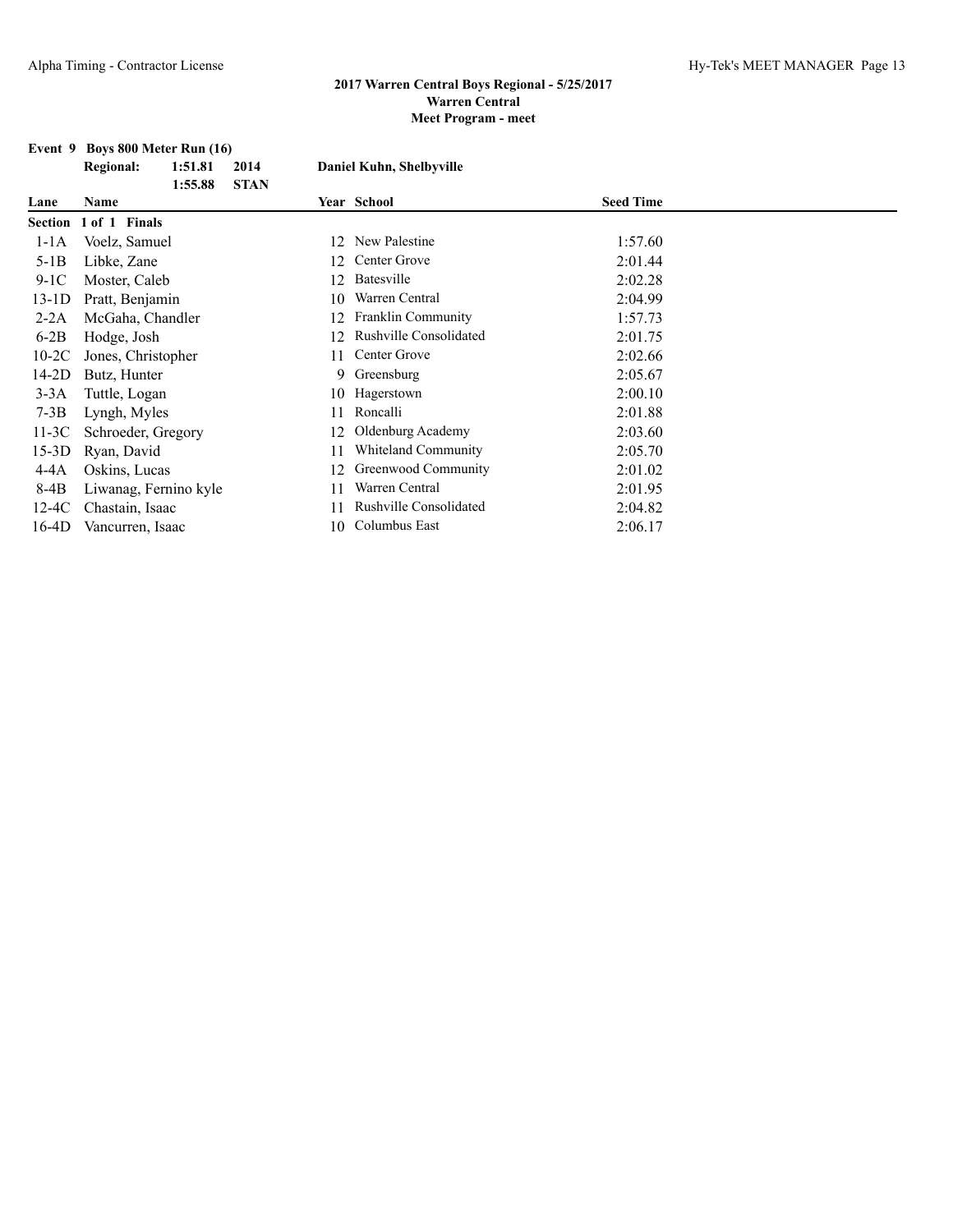# **Event 10 Boys 3200 Meter Run (16)**<br>Regional: 8:57.78 2004

|         | <b>Regional:</b>   | 8:57.78<br>9:17.78 | 2004<br><b>STAN</b> | <b>Christian Wagner, Columbus North</b> |                              |                  |  |
|---------|--------------------|--------------------|---------------------|-----------------------------------------|------------------------------|------------------|--|
| Lane    | Name               |                    |                     |                                         | Year School                  | <b>Seed Time</b> |  |
| Section | 1 of 1 Finals      |                    |                     |                                         |                              |                  |  |
|         | Campbell, Joshua   |                    |                     | 11                                      | <b>Franklin Community</b>    | 10:00.23         |  |
| 2       | Eagleson, Caleb    |                    |                     | 12                                      | New Palestine                | 10:00.77         |  |
| 3       | Eckstein, Curtis   |                    |                     | 12                                      | Oldenburg Academy            | 9:18.03          |  |
| 4       | Allen, Charlie     |                    |                     | 11                                      | Columbus North               | 9:45.64          |  |
| 5       | Russell, Adam      |                    |                     | 12                                      | Center Grove                 | 9:51.00          |  |
| 6       | Perkins, Nicholas  |                    |                     | 10                                      | Roncalli                     | 9:53.36          |  |
|         | Basile, Elijah     |                    |                     | 12                                      | Franklin Central             | 10:09.13         |  |
| 8       | Brooks, Elijah     |                    |                     | 12                                      | Columbus North               | 10:10.48         |  |
| 9       | Egan, Henry        |                    |                     | 11                                      | Indianapolis Scecina Memoria | 10:12.14         |  |
| 10      | Fledderman, Justin |                    |                     | 12                                      | Oldenburg Academy            | 10:18.84         |  |
| 11      | Long, Mika         |                    |                     | 10                                      | <b>Whiteland Community</b>   | 10:20.81         |  |
| 12      | Bixler, Andrew     |                    |                     | 10                                      | Franklin Community           | 10:21.28         |  |
| 13      | Gabbard, Samuel    |                    |                     | 11                                      | South Dearborn               | 10:23.23         |  |
| 14      | Bledsoe, Mason     |                    |                     | 12                                      | Hagerstown                   | 10:30.12         |  |
| 15      | Dare, Ravi         |                    |                     | 11                                      | <b>Union County</b>          | 10:35.08         |  |
| 16      | Wampler, Austin    |                    |                     | 11                                      | Cambridge City Lincoln       | 10:36.78         |  |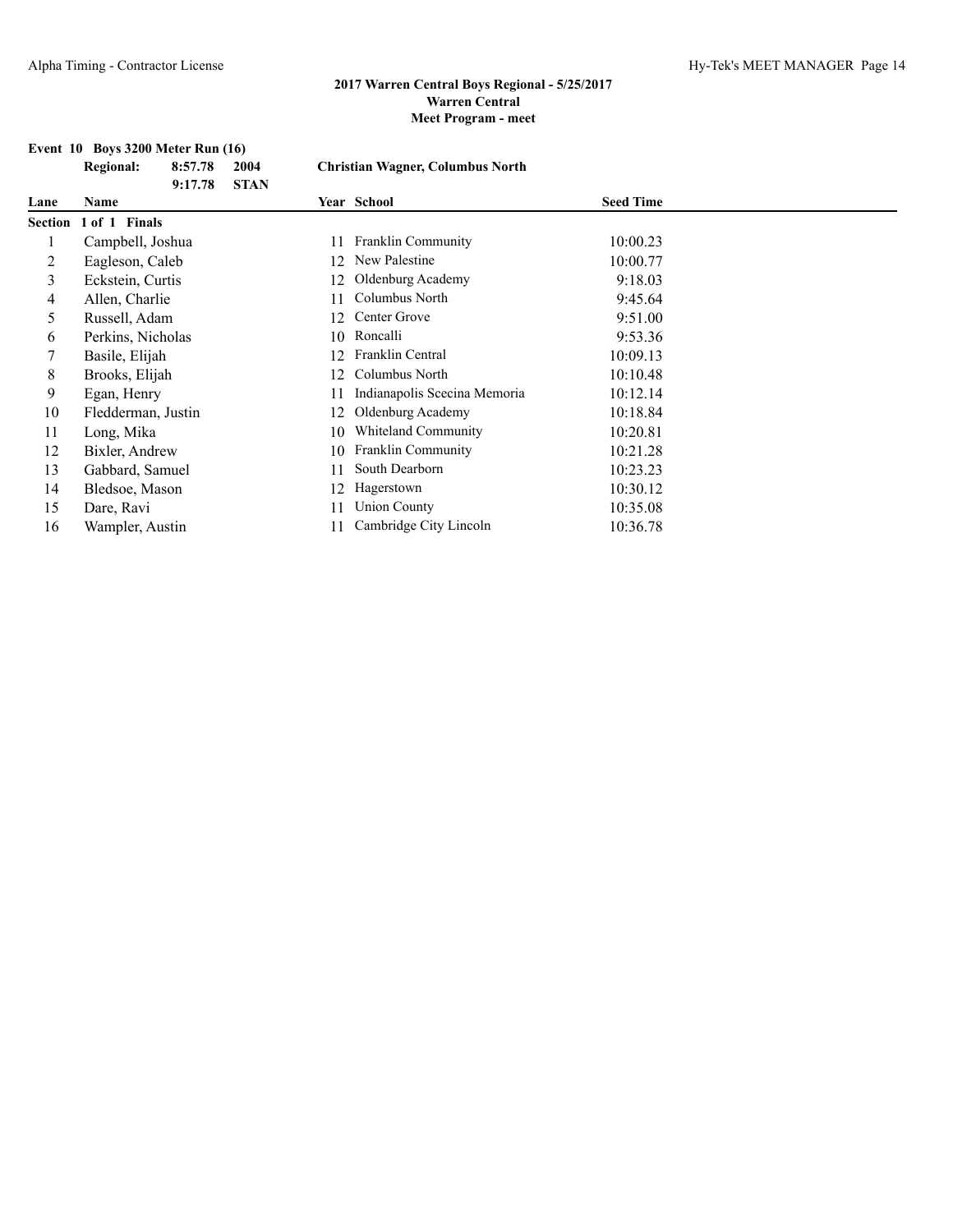### **Event 11 Boys 4x400 Meter Relay (16)**

**Regional: 3:19.17 2007 Franklin Central J Mitchell, D Willis, M Dunten, A Scott 3:20.92 STAN Lane Team Relay Seed Time Section 1 of 2 Finals** 1 East Central 3:41.65 1) Moster, Keegan 11 2) Griffin, Nicholas 9 3) Ketcham, Alex 11 4) Weber, Jacob 10 5) Bauman, Austin 12 6) Pantoja, Willy 12 7) Wheat, Noah 9 8) May, Ian 11 2 Franklin Central 3:37.14 1) Hines, Dontez 12 2) Crowel, Wyatt 11 3) Wright, Connor 11 4) Parrish, Michael 12 5) Perry, Trey 12 6) Quarles, Malachi 10 7) Wilkins, Raekwon 12 8) Markland, Kyle 11 3 Columbus North 3:37.03 1) Bandy, Cortez 11 2) Jiles, Kaemon 12 3) Kestler, Noah 10 4) Flemmons, Jaylen 11 5) Brooks, Elijah 12 6) Carroll, Joel 11 7) Perry, Triston 12 4 Shelbyville 3:34.75 1) Clark, Tim 10 2) de Jesus, Alexis 11 3) Fuchs, Dalton 12 4) Martin, Chandler 12 5) Long, Ethan 10 6) Lux, Joe 9 7) Hughes, Todd 12 8) Stevens, Riley 9 5 Union County 3:36.84 1) Nixon, Joshua 12 2) Elleman, Dakota 12 3) Haas, Luke 11 4) Snyder, Matthew 12 5) Lewellen, Dakota 12 6) Beasley, Justin 11 7) Poe, Dylan 12 8) Hensley, Ryan 10 6 Hagerstown 3:36.86 1) Bane, Michael 12 2) Napier, Dylan 10 3) Robinson, Holden 10 4) Tuttle, Logan 10 5) Gunder, Jon-david 12 6) Richards, Seth 11 7) Hicks, Alec 12 8) McKee, Alexander 10 7 Columbus East 3:38.67 1) Wilson, Cam 12 2) Hogan, Jamon 11 3) Pettitt, Caleb 11 4) Yarbrough, Corde 12 5) Summa, Ethan 11 6) Vancurren, Isaac 10 7) Gesick, Jake 11 8) O'Connor, Zach 11 8 Franklin County 3:42.50 1) Lake, Quinton 12 2) Derenski, Josh 11 3) Humbert, Mike 12 4) Kist, Aaron 12 5) Klusman, Colin 12 6) Bogan, Brady 9 7) Marshall, Harvey 9 8) Tucker, James 11 **Section 2 of 2 Finals** 1 Batesville 3:33.63 1) Moster, Caleb 12 2) Gowdy, Quinten 11 3) Wagner, Garrett 11 4) Lipinski, Henry 11 5) Miller, Ben 11 6) Choi, Joseph 11 7) Harmeyer, Zachary 9 8) Yorn, Ian 11 2 Beech Grove 3:30.80 1) Ballinger, Walter 12 2) Canter, Andrew 12 3) Strahla, Brenton 12 4) Ramsey, Tyler 12 5) Morphew, Isaac 11 3 Roncalli 3:28.32 1) Cunningham, Kurt 12 2) Cunningham, Davis 12 3) Otley, Gabe 12 4) Lyngh, Myles 11 5) Morgan, Cade 11 6) Otley, Michael 12 7) Latimer, Grant 10 8) Smock, Luke 12 4 Warren Central 3:22.73 1) Andrews, Jalen 12 2) Jones, Dallace 12 3) Gutierrez, Christopher 10 4) Tutsie, Michael 12 5) Jackson, George 11 6) Arnold, William 9 7) Liwanag, Fernino kyle 11 8) Byrdsong, Bryce 12 5 Center Grove 3:23.48 1) Bontrager, Logan 12 2) Boyer, Tyler 12 3) Hohlt, Trevor 12 4) Fleener, Matt 11 5) Hohlt, Sam 10 6) Mason, Grant 12 7) McCoy, Titus 12 8) Yeast, Russ 12 6 New Palestine 3:25.49 1) Jenkins, Colby 10 2) Corey, Spencer 12 3) Voelz, Samuel 12 4) Walden, Brady 12 5) Brickens, Adam 12 6) Pennington, Ethan 9 7) Eagleson, Caleb 12 8) Ford, Duron 12 7 Rushville Consolidated 3:31.42 1) Chastain, Isaac 11 2) Sheehan, Ike 12 3) Hodge, Josh 12 4) Wilson, Jacob 12 5) Griffith, Ira 11 6) Miller, Andrew 10 7) Yazel, Jonah 9 8) Yurack, Gunner 12 8 Franklin Community 3:34.04 1) McGaha, Chandler 12 2) Purdy, David 10 3) Riggles, Nick 11 4) Fromer, Tyler 11

5) Barnett, Samuel 12 6) Brown, Jacob 10 7) Lashlee, Tevin 11